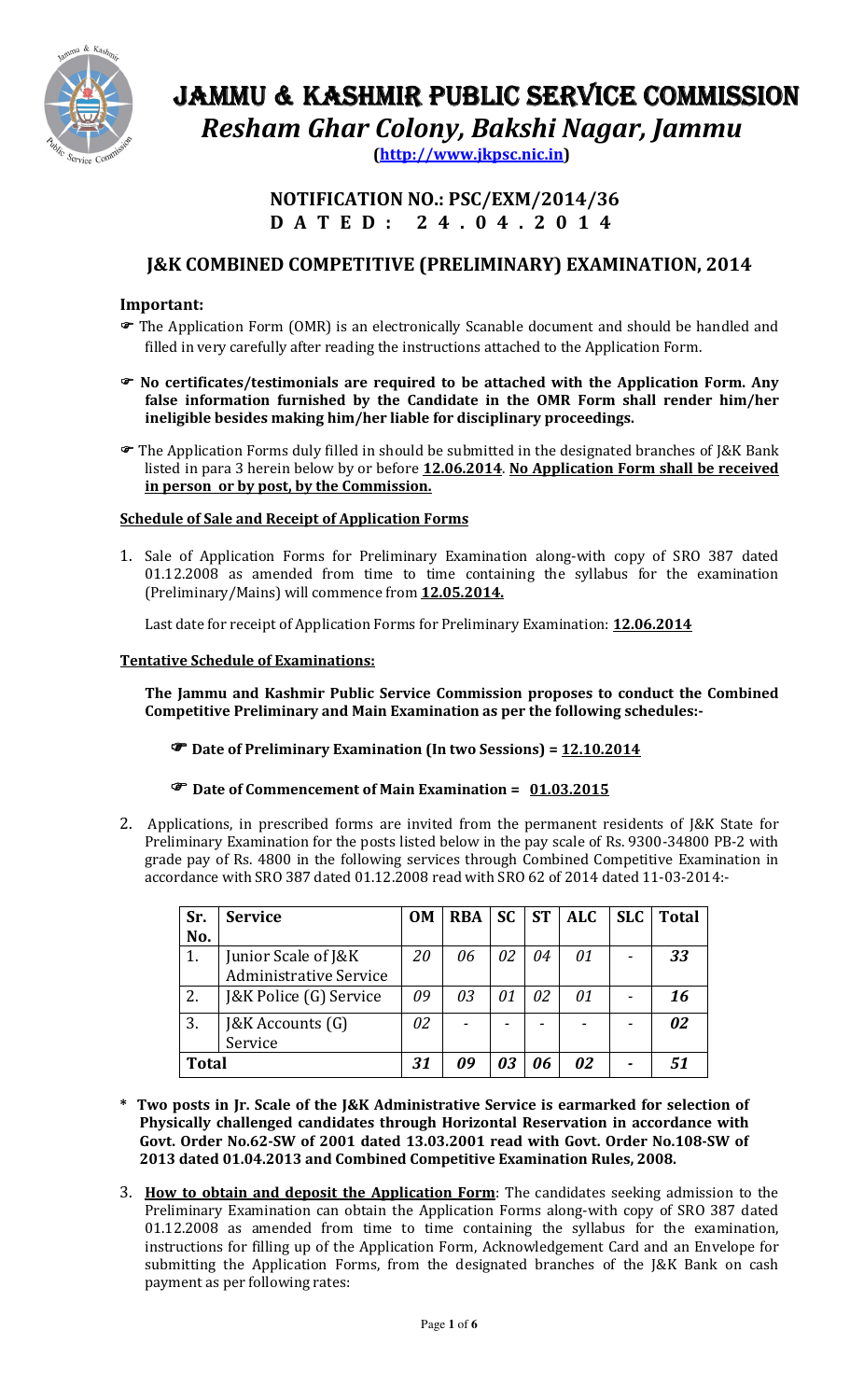- A) Rs. 800/- (Rupees Eight Hundred only inclusive of service charges of the Bank) for Open Merit/General Category Candidates.
- B) Rs. 550/- (Rupees Five hundred and fifty only inclusive of service charges of the Bank) for SC, ST, RBA, LAC, Social Caste (SLC) and Physically Challenged (PHC) category candidates.

#### C) The female candidates in BPL (Below Poverty Line) category can obtain the Application Form from the Bank free of cost on production of requisite document.

#### The designated branches of the J&K Bank as per para 3 are as follows:-

District Srinagar District Ganderbal District Budgam SSI Lal Chowk **Ganderbal** Ganderbal Budgam Main Gole Mkt., Karan Nagar **Chadura** Chadura Khanyar **District Kulgam** Magam NIT, Hazratbal Kulgam Main Soura Parimpora (Qamarwari) **District Bandipora District Anantnag** Baghat Barzulla T.P. Bandipora T.P.Anantnag Nabera Complex **Gurez** Gurez **Gurez** Cheeni Chowk Moving Secretariat **Ashajipora** Ashajipora Shalimar Bagh **District Pulwama** Bijbehara Jawahar Nagar (Main) **Awantipura** Polo View, Sgr Pulwama Main District Kupwara

District Kargil Tangdhar

Nagrota **Calculation Communist Communist Communist Communist Communist Communist Communist Communist Communist Communist Pattan** Chand Nagar N.C Sopore Link Road **District Kathua** New University Campus Kathua Main **District Kishtwar** Bakshi Nagar **Basohli** Basohli Kishtwar Main Talab Tilloo Kachi Chawni **District Udhampur** Gandhi Nagar Shakti Nagar District Ramban Sidhra **Ramban** Janipur **District Rajouri** Banihal Residency Road J. Nagar Rajouri Nai Basti, Satwari **District Reasi** District Reasi District Reasi District Reasi District Reasi District Reasi District Doda

**District Poonch** Doda Main<br>
Poonch (Main) Bhaderwah Poonch (Main) Bhaderwah District Samba

Outside J&K Vijaypur Prithvi Raj Road, New Delhi

Kargil (Main) **District Shopian** Handwara Main Hosp. Road, Shopian

District Doda

Pampore **Old Chowk Kupwara** 

District Jammu District Baramulla District Leh K.B.Adda, Baramulla

Samba Main

The Application Forms, along-with copy of SRO 387 dated 01.12.2008 as amended from time to time containing the syllabus for the examination, shall be available at the above designated branches of J&K Bank on all working days during office hours up-to 11.06.2014. However, the candidates are advised to approach the Bank during the hours of Transaction at the Bank. No Application Form will be sold on 12.06.2014, which is the last date for receipt of applications.

In case the Application Forms are not available in a particular branch for any reasons, the candidates are advised to approach any other designated branch.

The duly filled in Application Forms can be deposited by the candidates at any of the above designated branches of the J&K Bank. No form shall be received by the office of the J&K PSC.

4. Eligibility Conditions: The conditions of eligibility as laid down in Notification SRO :387 dated 01.12.2008 read with SRO 62 of 2014 dated: 11.03.2014 shall be as under: -

#### A candidate:

- (i) must be a permanent resident of the State;
- (ii) must have attained the age of 21 years but must have not crossed the age of 35 years (in case of OM candidates) on 1<sup>st</sup> January, 2014 i.e. a **candidate must have been born not** earlier than 01.01.1979 and not later than 01.01.1993.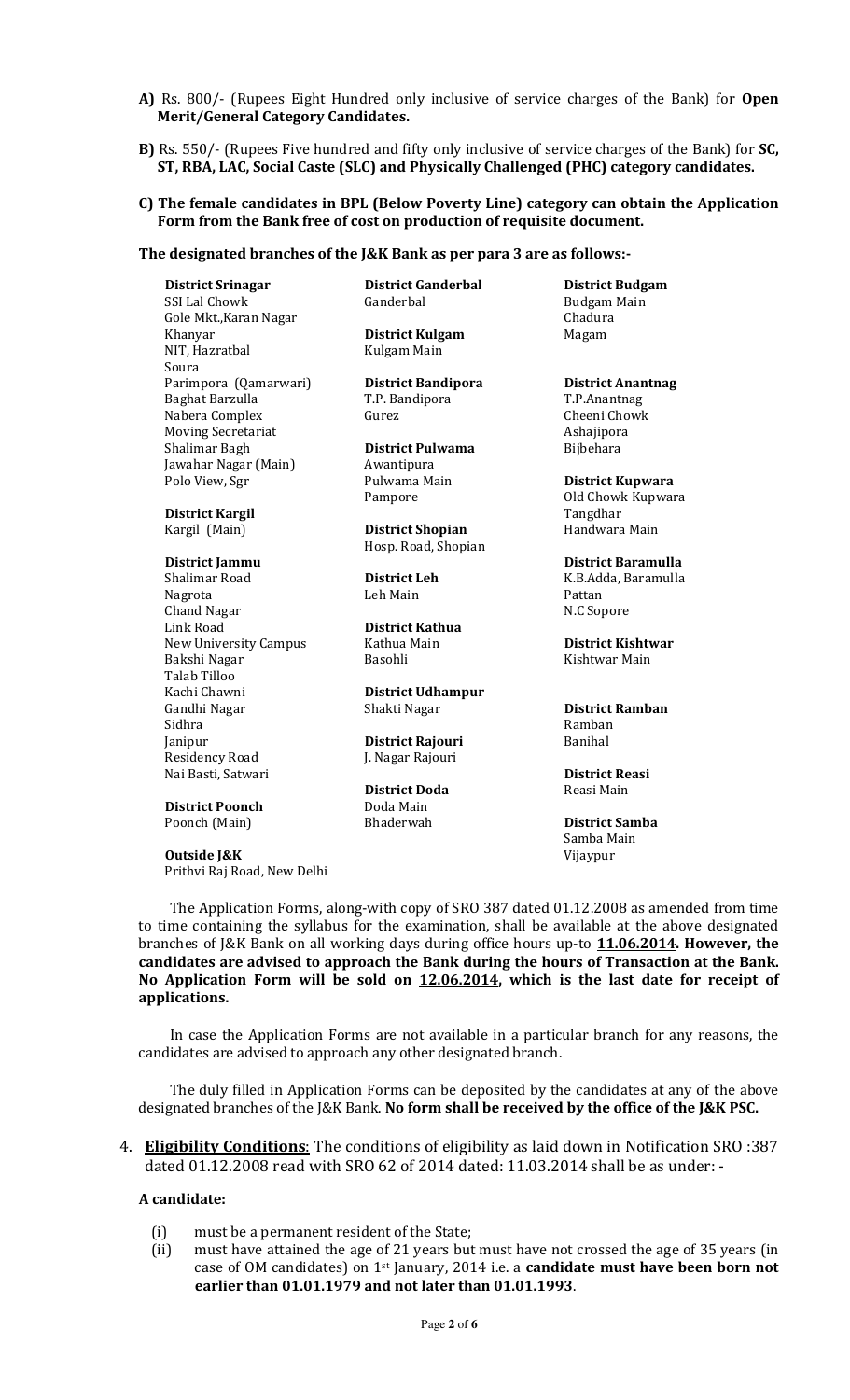The upper age limit in case of following shall, however be 37 years again reckonable with reference to 01.01.2014:-

- a) Candidates belonging to Scheduled Castes/ Scheduled Tribes/ Socially and Educationally Backward Classes;
- b)Candidates holding a civil post in the State in a substantive capacity:

The upper age limit for **physically challenged** candidates is 38 years irrespective of the category to which such a candidate belongs.

 Provided further that a candidate who has completed two years service in substantive capacity to be certified by his Head of the Department, shall alone, be eligible to claim the benefit of upper age limit under clause (b) above.

#### Note: - Two years of Service for the above purpose will be determined on 01.01.2014, as Ist January is relevant for purpose of determination of the age in the services.

(iii) must hold a Bachelor's degree of a recognized University in India or of a foreign University declared by Government in consultation with the Commission to be equivalent to the degree of a recognized Indian University:

> Provided that the candidates who have appeared fully in the above examination on or before the last date for receipt of application forms for Preliminary Examination for such degree from any such University the passing of which would render them eligible to appear in the examination but the result of their examination has not been declared, shall be allowed to appear in the preliminary examination. All such candidates who are declared qualified by the Commission for taking the Combined Competitive (Main) Examination shall have to produce proof of passing such examination with their applications for the Main Examination failing which such candidates shall not be admitted to the Main Examination;

> Provided further that in respect of candidates for J&K Police (Gazetted) Service, the candidate should possess the following physical standards also:-

#### I. For Males:

(a) Height: 165 cm (b) Chest girth Min. 84 cm. Expansion 5 cm

### II. For Females:

 (a) Height: 150 cm (b) Chest girth Min. 79 cm. Expansion 5 cm

#### III. For candidates from Leh/ Kargil

#### a. For Males:

- (i) Height: 160 cm
- (ii) Chest girth: Min. 79 cm. Expansion 5 cm

#### b. For Females:

- (i) Height: 145 cm
- (ii) Chest girth: Min. 79 cm. Expansion 5 cm"

Provided also the candidate(s) already holding a civil post in the State shall submit their applications through Head of Office with an advance copy of the application directly to Commission and in case the Commission receives an intimation withholding permission from the employer in respect of a candidate who has applied for, or is appearing in the Combined Competitive Examination, his/her application shall be rejected and candidature cancelled. Such a candidate may, however, be allowed to appear in the examination as fresh candidate subject to the condition that the said candidate is otherwise eligible under rules.

#### Explanation:- :- The expression "Civil post in the State" mentioned above means a post in any departmental service under the State and includes the posts in the High Court of J&K and the J&K State Legislature".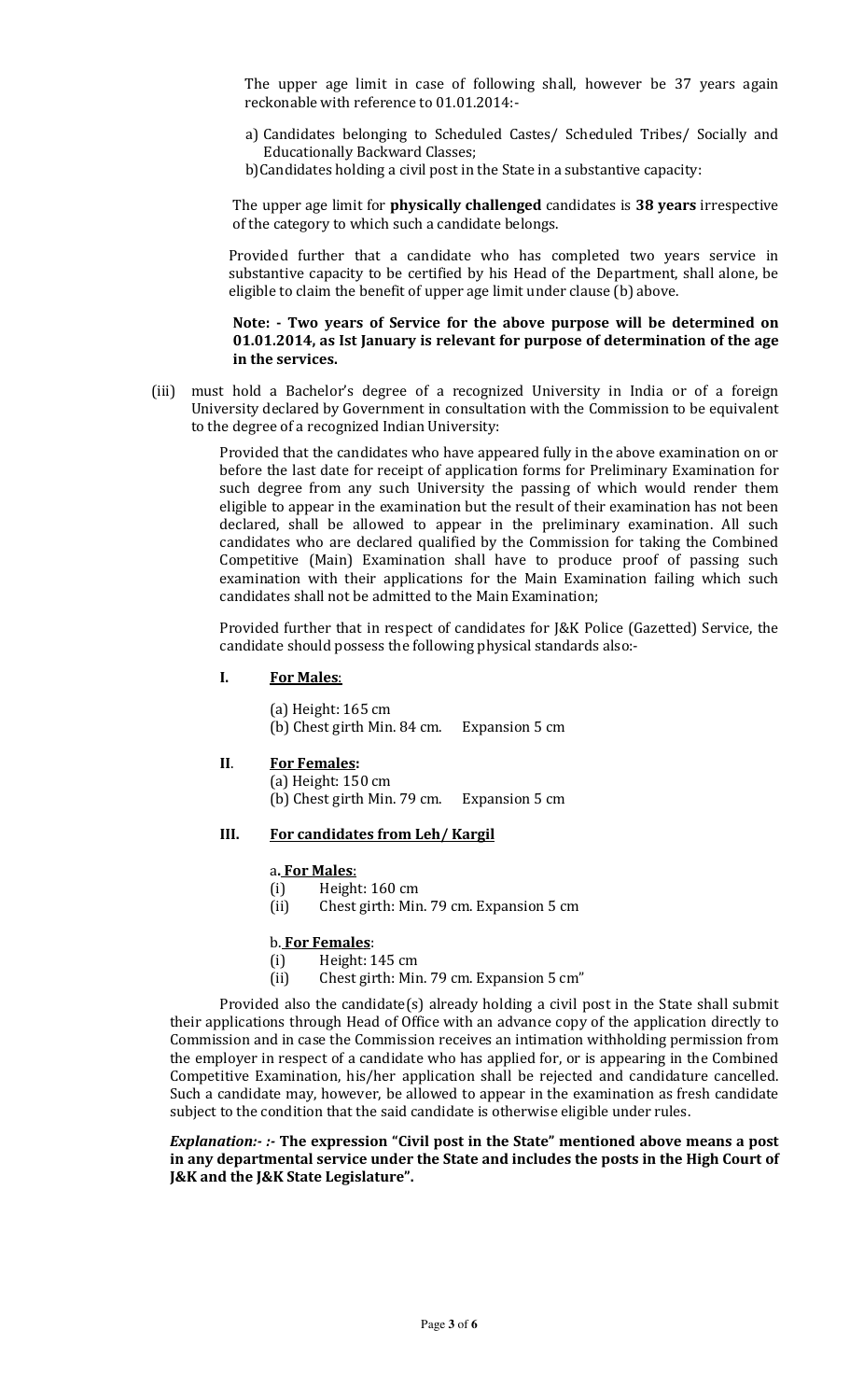### 5. How to apply:

- i. Since the Application Form (OMR) is to be electronically scanned, due care should be taken while handling and filling in the Application Form neatly and correctly. (While filling in the Application Form, please refer to detailed instructions given in the instruction sheet supplied with the Application Form).
- ii. The candidate should fill in the data/information at relevant spaces of the Acknowledgement Card, along with his Form Number and the name of the examination.
- iii. One recently captured passport size photograph of the candidate, duly attested by a Gazetted Officer should be firmly pasted at the space provided in the Application Form.

#### Note: The candidates are advised to write their complete postal address including Pin Code to facilitate quick postal deliveries.

- i. The last date for submission of the Application Forms shall be 12.06.2014.
- ii. Application Forms received after the last date will not be entertained under any circumstances, whatsoever, and shall be deemed to have been rejected without any notice.

### Note: The applicant should, therefore, ensure that his/her Application Form is submitted in the above designated branches of the J&K Bank on or before 12.06.2014.

> The admission to the Combined Competitive (Preliminary) Examination, 2014 shall be purely provisional and subject to the determination of eligibility as prescribed under rules. The candidate(s) shall be personally responsible for submission of any false/incomplete information and the consequences that shall follow in such cases including cancellation of the candidature/initiation of proceedings against him. Such candidates shall be liable to be disqualified from appearing in the said examination/ future examinations as may be decided by the Commission.

### 6. Acknowledgement of Application Forms:

- Candidates will be issued Acknowledgement Cards by the counter/Receipt Assistant at the designated branch of the J&K Bank at the time of submission of the duly filled in Application Form.
- This Acknowledgement Card is an important document which may be required at various occasions to prove the bonafide of the candidature and should therefore be preserved properly.

### 7. Centre of Examination:

- I. The Examination will be held at different centres located in Srinagar and Jammu cities.
- II. If a candidate records more than one optional subject and/or more than one centre in his/her Application Form, his/her Application Form will be rejected.
- III. The candidature of such candidates who do not indicate the optional subject in the Application form and leave the corresponding oval blank, will also be rejected.
- IV. The allotment of centres shall be at the sole discretion of the Commission. Once a centre is allotted to a candidate, request for change of centre will neither be entertained, nor will any such communication/request be replied to by the Commission.

Note: The candidate should carefully exercise his/her choice for the examination centre viz. Srinagar/Jammu and optional subject for the examination while filling in the Application Form. Optional subject once chosen shall not be changed.

8. **Correspondence with the Commission**: The Commission will not enter into any correspondence with the candidates about their candidature except in the following cases: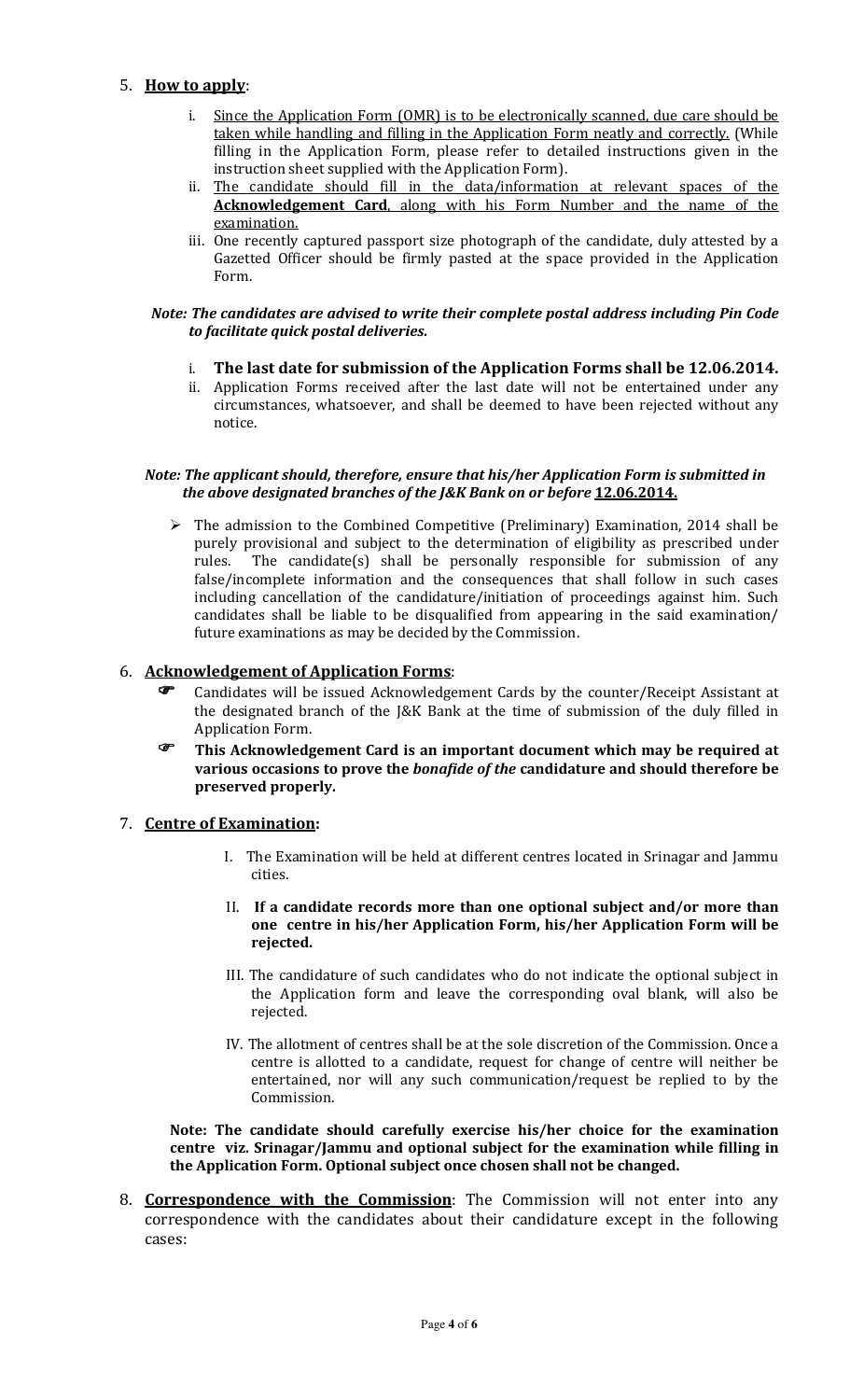i. The candidates are advised to remain in touch with the Commission through its official website (http://www.jkpsc.nic.in). The admit cards shall be available on the Commission's website for downloading by the candidates from the date as will be notified by the Commission separately. The Commission shall not be responsible for any postal delay of the admit cards sent to them by post. However, if a candidate does not find his/her admit card on the said website or does not receive it by post 15 days before the conduct of examination, he/she in his/her own interest, should contact the Commission's office at Polo Ground Srinagar/Resham Garh, Colony, Bakshi Nagar, Jammu for ascertaining the reasons or for obtaining a duplicate copy of Admit Card, as the case may be.

 ii. Change in address, if any, should be communicated to the Commission at the earliest. Although, the Commission would make every effort to take account of such changes, it does not take any responsibility in this regard.

#### **FImportant:** All correspondence with the Commission should, invariably, contain the following particulars:

- (a) Name and year of the Examination;<br>(b) Application Form number;
- (b) Application Form number;<br>(c) Full name of the candidate
	- Full name of the candidate (in Block letters); and
- (d) Complete postal address as given in the Application Form.
- (e) Email Address of the candidate
- (f) Mobile/Landline No. with STD Code.

# G E N E R A L INSTRUCTIONS

- i. Candidate(s) should fill up the Application Form(s) carefully.
- ii. No column of Application Form should be left blank.
- iii. Incomplete or incorrectly filled in Application Forms will be rejected. No representation or correspondence regarding such rejection shall be entertained.
- iv. The candidate(s) should also note that their admission at all the stages of the examination shall be provisional, subject to their fulfilling the prescribed eligibility conditions.
- v. If it comes to the notice of the Commission at any time before or after the Examination, or Interview, that a candidate does not fulfil any of the eligibility conditions or the candidate has claimed eligibility based on misrepresentation, fraud or concealment of material facts or impersonation; his/her candidature for the examination shall be cancelled and he/she shall be also liable for prosecution/disciplinary action by the Commission which includes debarment form appearing in the future examinations.
- vi. Any change of address given in the Application Form should at once be communicated to the Controller of Examinations, Jammu and Kashmir Public Service Commission.
- vii. Candidates must be in sound bodily health. They must, if selected, be prepared to undergo such medical examination and satisfy such medical authority, as the Government may require.
- viii. Canvassing, in any form, shall disqualify a candidate.

#### ix. ACTION AGAINST CANDIDATES FOUND GUILTY OF MISCONDUCT

Candidates are warned that they should not furnish any particulars that are false or suppress any material information. While filling in the Application Forms, candidates are also warned that they should, in no case, alter or otherwise tamper with any entry in the Application Form.

A candidate who during the course of examination is, or has been, declared by the Commission, to be guilty of:

- i. obtaining by wrongful support of his/her candidature by any means;
- ii. impersonating;
- iii. procuring impersonation by any person;
- iv. submitting fabricated documents or documents which have been tampered with;
- v. making statements which are incorrect, or false or suppressing material information;
- vi. resorting to any other irregular or improper means in connection with his/her candidature for the selection;
- vii. using unfair means during the examination;
- viii. writing irrelevant matter including obscene language or pornographic matter, in the Answer script(s);
- ix. misbehaving in any other manner in the examination hall;